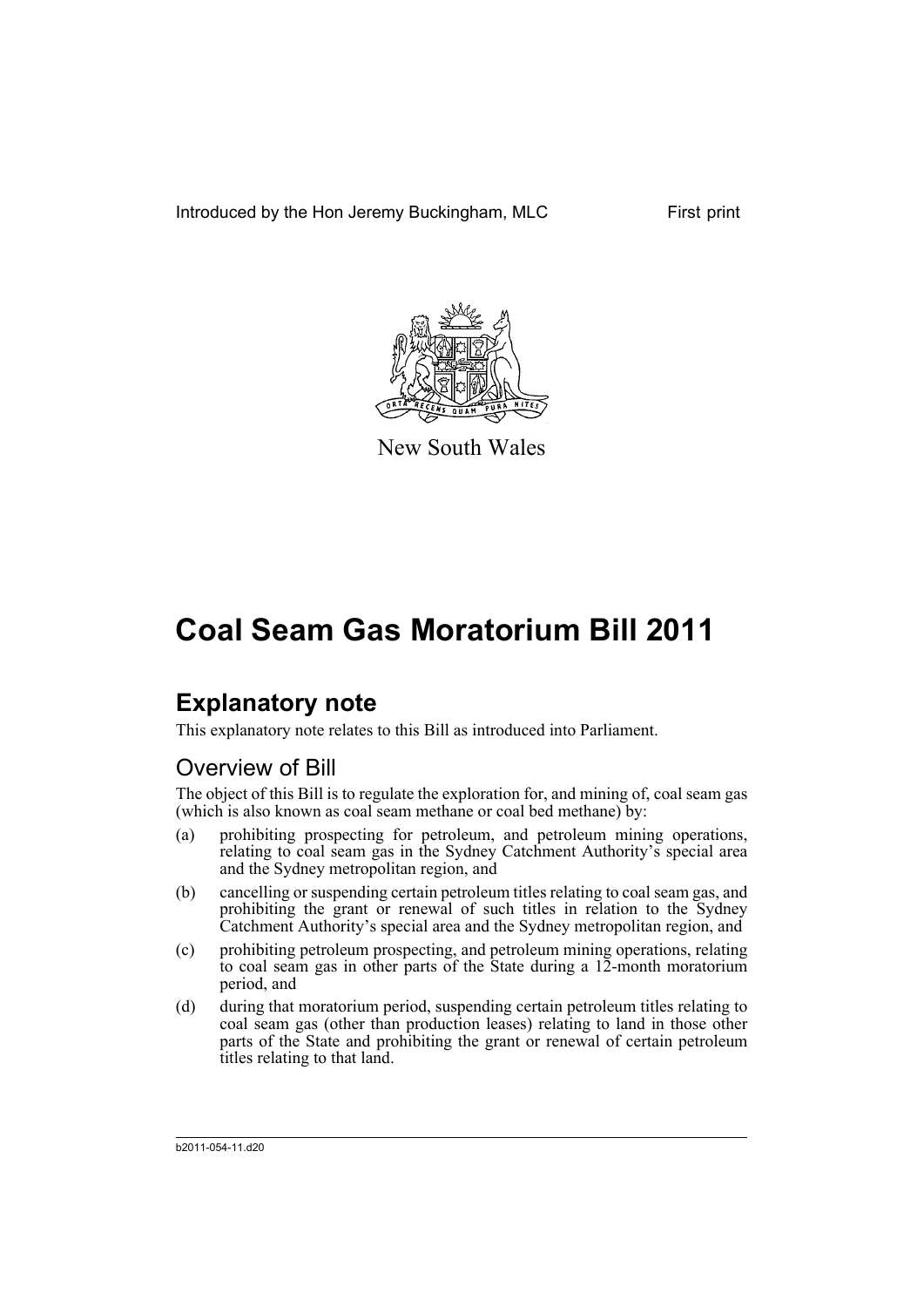Coal Seam Gas Moratorium Bill 2011

Explanatory note

# Outline of provisions

## **Part 1 Preliminary**

**Clause 1** sets out the name (also called the short title) of the proposed Act.

**Clause 2** provides for the commencement of the proposed Act on the date of assent to the proposed Act.

**Clause 3** defines expressions used in the proposed Act. *Moratorium period* is defined as the 12-month period beginning on the date of assent to the proposed Act, *petroleum title relating to coal seam gas* means an exploration licence, assessment lease, production lease or special prospecting authority under the *Petroleum (Onshore) Act 1991* in relation to coal seam gas and *protected area* means both the Sydney Catchment Authority's special area (an area of land declared to be a special area under section 44 of the *Sydney Water Catchment Management Act 1998*) and the *Sydney metropolitan region*, which is defined by reference to the local government areas that make it up.

## **Part 2 Prohibition on petroleum prospecting and mining operations relating to coal seam gas in protected area**

**Clause 4** prohibits petroleum prospecting and mining operations relating to coal seam gas in the protected area. The maximum penalty is 200 penalty units (currently \$22,000) or imprisonment for 2 years, or both. The proposed section applies whether or not the relevant person holds any petroleum title relating to coal seam gas.

**Clause 5** cancels any petroleum title relating to coal seam gas that authorises activities in the protected area.

**Clause 6** prohibits the granting of any petroleum title relating to coal seam gas that authorises activities in the protected area.

**Clause 7** prohibits the renewal of any petroleum title relating to coal seam gas that authorises activities in the protected area.

## **Part 3 Moratorium on petroleum prospecting and mining operations relating to coal seam gas outside protected area**

**Clause 8** prohibits petroleum prospecting and mining operations relating to coal seam gas outside the protected area during a 12-month moratorium period. The maximum penalty is 200 penalty units or imprisonment for 2 years, or both. The proposed section applies whether or not the relevant person holds any petroleum title relating to coal seam gas, except that it does not prohibit a person from conducting such operations as are authorised by a production lease in force immediately before the commencement of the proposed Act.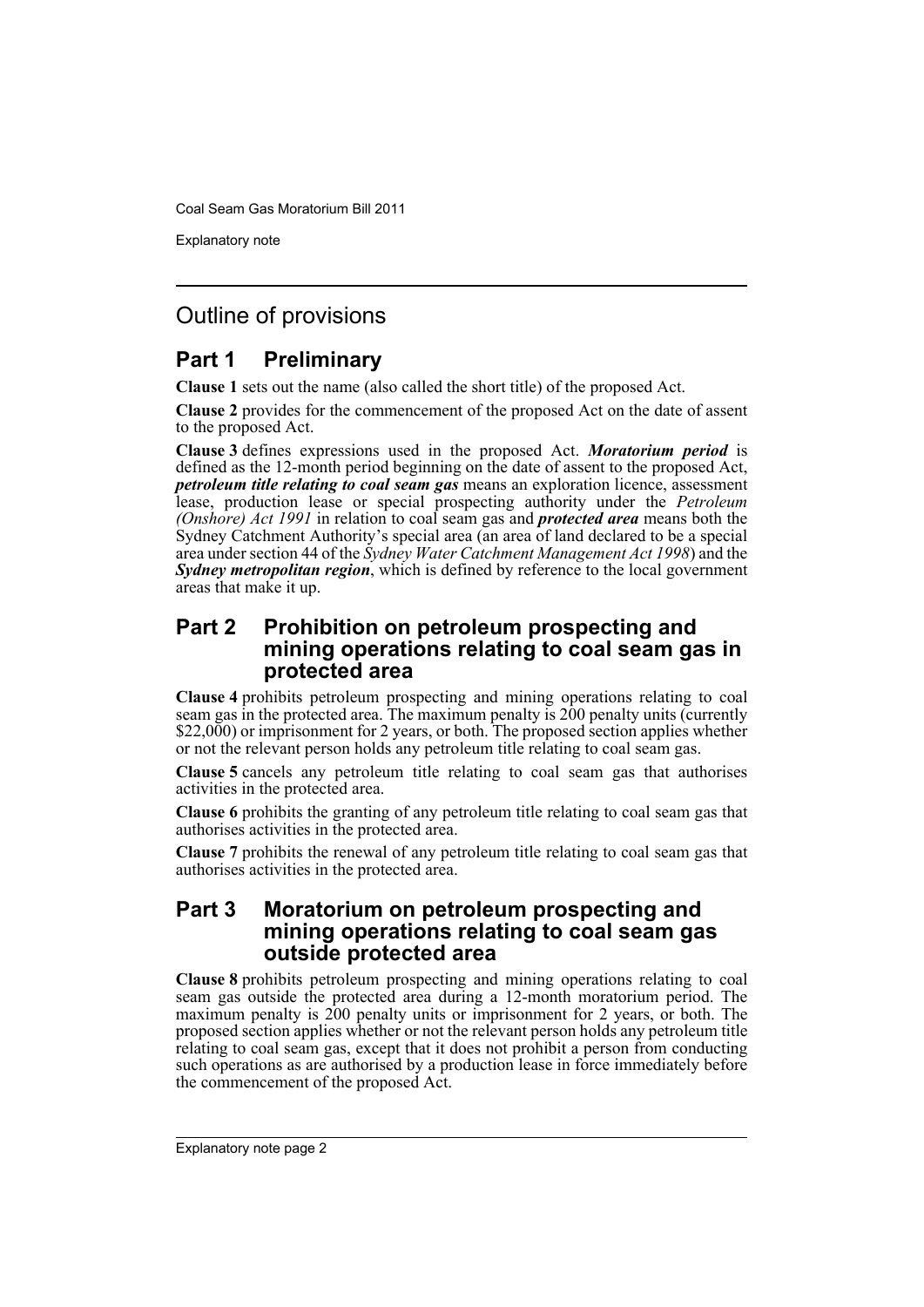Coal Seam Gas Moratorium Bill 2011

Explanatory note

**Clause 9** suspends any petroleum title (other than a production lease) relating to coal seam gas that authorises activities on land outside the protected area for the duration of the moratorium period.

**Clause 10** imposes a 12-month moratorium on the grant or renewal of any petroleum title relating to coal seam gas that authorises activities on land outside the protected area.

## **Part 4 Miscellaneous**

**Clause 11** provides that the proposed Act operates despite any authorisation or approval under the *Petroleum (Onshore) Act 1991*.

**Clause 12** provides for proceedings for offences against the proposed Act to be dealt with summarily by the Local Court.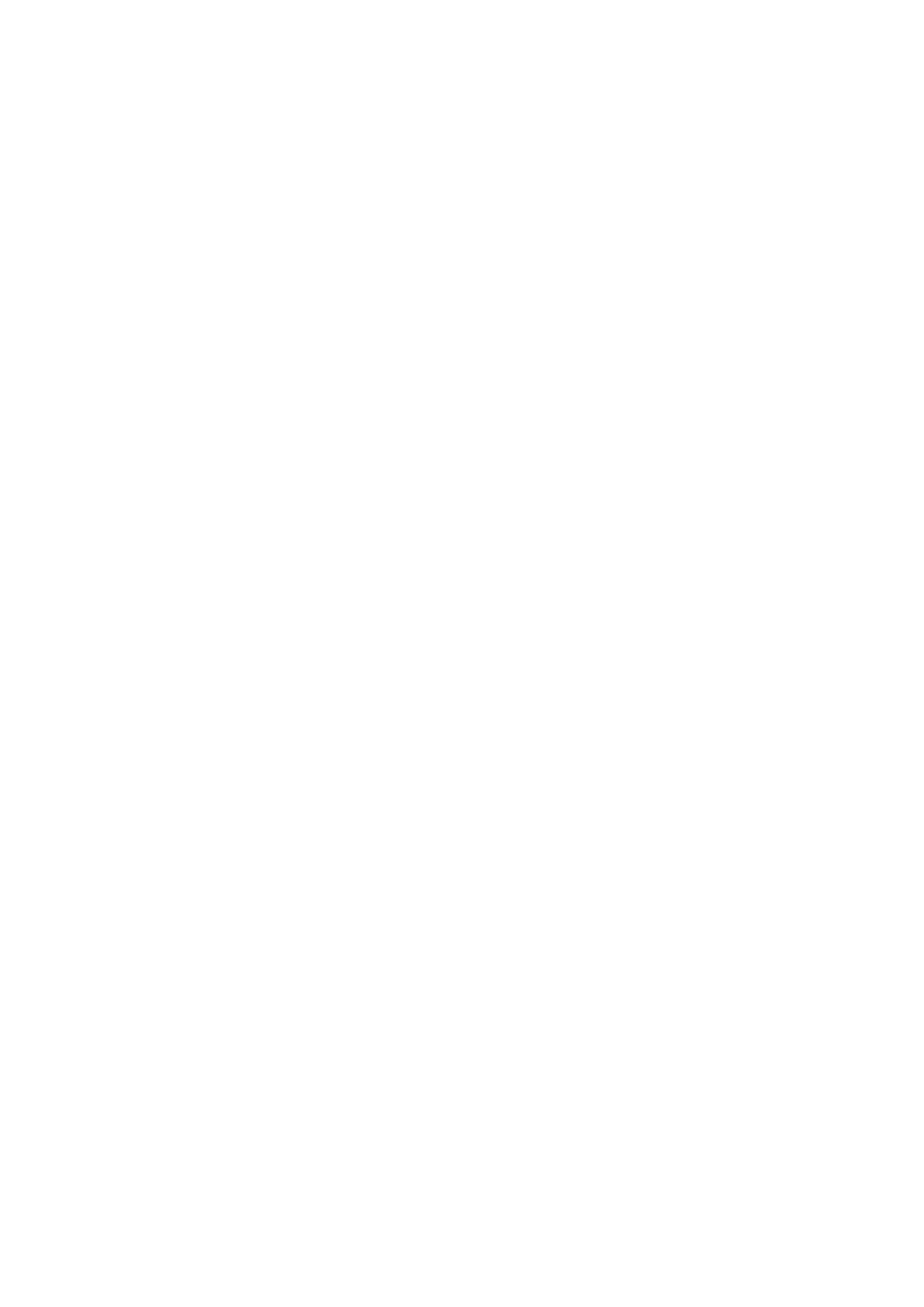Introduced by the Hon Jeremy Buckingham, MLC First print



New South Wales

# **Coal Seam Gas Moratorium Bill 2011**

# **Contents**

|        |                                                                                                              |                                                                                                                     | Page |  |  |
|--------|--------------------------------------------------------------------------------------------------------------|---------------------------------------------------------------------------------------------------------------------|------|--|--|
| Part 1 | <b>Preliminary</b>                                                                                           |                                                                                                                     |      |  |  |
|        |                                                                                                              | Name of Act                                                                                                         | 2    |  |  |
|        | 2                                                                                                            | Commencement                                                                                                        | 2    |  |  |
|        | 3                                                                                                            | Definitions                                                                                                         | 2    |  |  |
| Part 2 | Prohibition on petroleum prospecting and mining<br>operations relating to coal seam gas in protected<br>area |                                                                                                                     |      |  |  |
|        | 4                                                                                                            | Permanent prohibition on petroleum prospecting and mining<br>operations relating to coal seam gas in protected area | 4    |  |  |
|        | 5                                                                                                            | Cancellation of certain petroleum titles relating to coal seam<br>gas in protected area                             | 4    |  |  |
|        | 6                                                                                                            | Permanent prohibition on grant of petroleum titles relating to<br>coal seam gas in protected area                   | 4    |  |  |
|        | 7                                                                                                            | Permanent prohibition on renewal of certain petroleum titles<br>relating to coal seam gas in protected area         | 4    |  |  |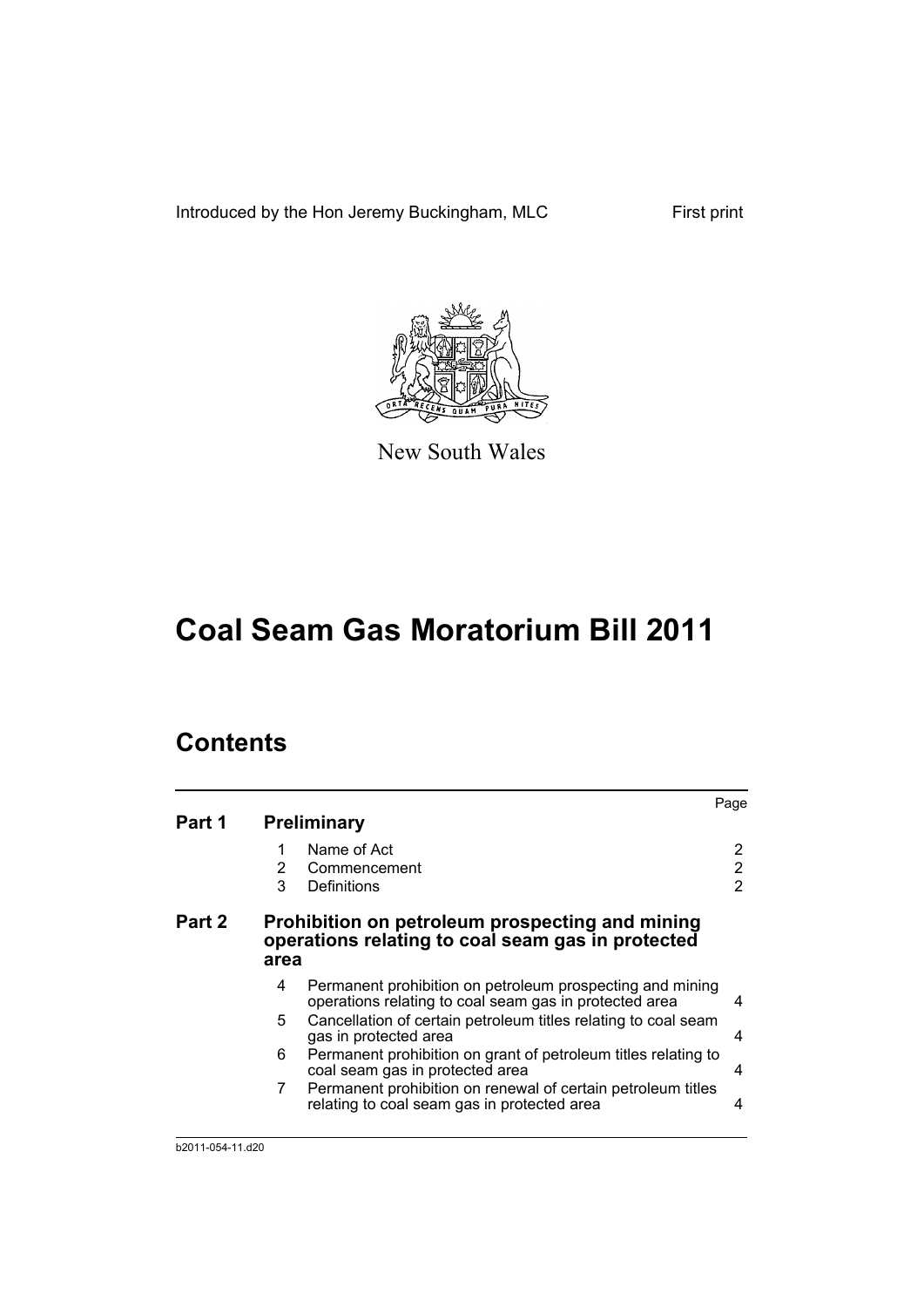Coal Seam Gas Moratorium Bill 2011

**Contents** 

|        |                                                                                                                  |                                                                                                               | Page   |  |  |
|--------|------------------------------------------------------------------------------------------------------------------|---------------------------------------------------------------------------------------------------------------|--------|--|--|
| Part 3 | Moratorium on petroleum prospecting and mining<br>operations relating to coal seam gas outside<br>protected area |                                                                                                               |        |  |  |
|        | 8                                                                                                                | Moratorium on petroleum prospecting and mining operations<br>relating to coal seam gas outside protected area | 5      |  |  |
|        | 9                                                                                                                | Suspension of certain petroleum titles relating to coal seam<br>gas outside protected area                    | 5      |  |  |
|        | 10                                                                                                               | Moratorium on grant of certain petroleum titles relating to<br>coal seam gas outside protected area           | 5      |  |  |
| Part 4 | <b>Miscellaneous</b>                                                                                             |                                                                                                               |        |  |  |
|        | 11<br>12                                                                                                         | Operation of Act<br>Proceedings for offences                                                                  | 6<br>6 |  |  |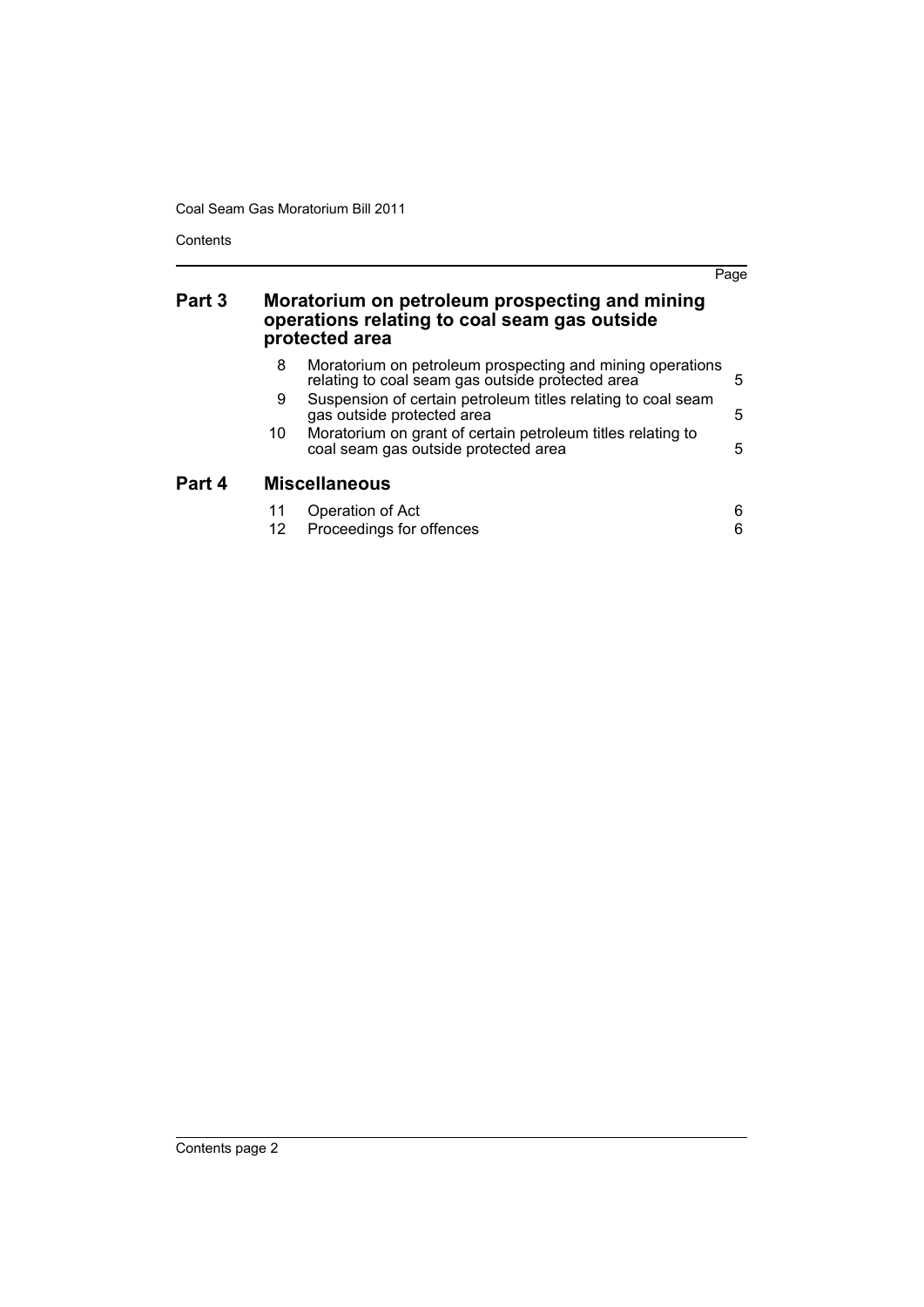

New South Wales

# **Coal Seam Gas Moratorium Bill 2011**

No , 2011

## **A Bill for**

An Act to impose a moratorium on the granting of exploration licences for, and the production of, coal seam gas; and for other purposes.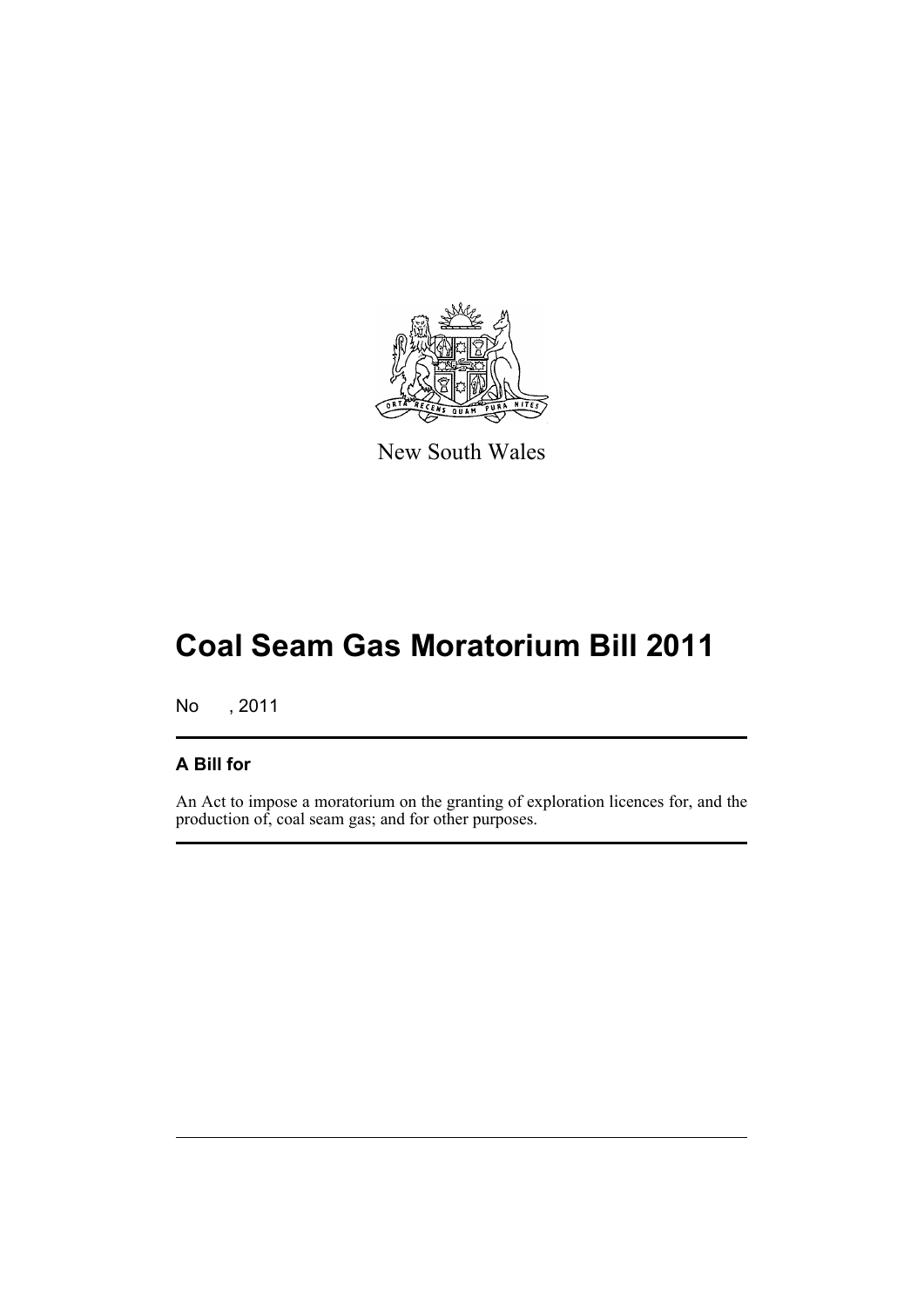### Clause 1 Coal Seam Gas Moratorium Bill 2011

Part 1 Preliminary

<span id="page-7-3"></span><span id="page-7-2"></span><span id="page-7-1"></span><span id="page-7-0"></span>

| The Legislature of New South Wales enacts:<br>$\mathbf{1}$ |                     |                                                       |                                                                                                                                                                                                                                                                                                                                                                                                                                                                                            |                                        |  |
|------------------------------------------------------------|---------------------|-------------------------------------------------------|--------------------------------------------------------------------------------------------------------------------------------------------------------------------------------------------------------------------------------------------------------------------------------------------------------------------------------------------------------------------------------------------------------------------------------------------------------------------------------------------|----------------------------------------|--|
| Part 1                                                     |                     |                                                       | <b>Preliminary</b>                                                                                                                                                                                                                                                                                                                                                                                                                                                                         | $\overline{2}$                         |  |
| 1                                                          | Name of Act         |                                                       |                                                                                                                                                                                                                                                                                                                                                                                                                                                                                            | 3                                      |  |
|                                                            |                     |                                                       | This Act is the Coal Seam Gas Moratorium Act 2011.                                                                                                                                                                                                                                                                                                                                                                                                                                         | 4                                      |  |
| $\mathbf{2}$                                               | <b>Commencement</b> |                                                       |                                                                                                                                                                                                                                                                                                                                                                                                                                                                                            | 5                                      |  |
|                                                            |                     | This Act commences on the date of assent to this Act. |                                                                                                                                                                                                                                                                                                                                                                                                                                                                                            |                                        |  |
| 3                                                          |                     | <b>Definitions</b>                                    |                                                                                                                                                                                                                                                                                                                                                                                                                                                                                            | 7                                      |  |
|                                                            | (1)                 |                                                       | In this Act:                                                                                                                                                                                                                                                                                                                                                                                                                                                                               | 8                                      |  |
|                                                            |                     |                                                       | <i>moratorium period</i> means the 12-month period commencing on the<br>date of assent to this Act.                                                                                                                                                                                                                                                                                                                                                                                        | 9<br>10                                |  |
|                                                            |                     |                                                       | <i>petroleum title relating to coal seam gas means any of the following:</i>                                                                                                                                                                                                                                                                                                                                                                                                               | 11                                     |  |
|                                                            |                     | (a)                                                   | an exploration licence under the Petroleum (Onshore) Act 1991<br>granting the holder the exclusive right to prospect for coal seam<br>gas on the land comprised in the licence,                                                                                                                                                                                                                                                                                                            | 12<br>13<br>14                         |  |
|                                                            |                     | (b)                                                   | an assessment lease under that Act granting the holder the<br>exclusive right to prospect for coal seam gas and to assess any<br>coal seam gas deposit on the land comprised in the lease,                                                                                                                                                                                                                                                                                                 | 15<br>16<br>17                         |  |
|                                                            |                     | (c)                                                   | a production lease under that Act granting the holder the<br>exclusive right to conduct petroleum mining operations for coal<br>seam gas in and on the land included in the lease,                                                                                                                                                                                                                                                                                                         | 18<br>19<br>20                         |  |
|                                                            |                     | (d)                                                   | a special prospecting authority under that Act granting the holder<br>the exclusive right to conduct speculative geological,<br>geophysical or geochemical surveys or scientific investigations<br>in relation to coal seam gas on and in respect of the land<br>comprised in the authority.                                                                                                                                                                                               | 21<br>22<br>23<br>24<br>25             |  |
|                                                            |                     |                                                       | <i>protected area</i> means:                                                                                                                                                                                                                                                                                                                                                                                                                                                               | 26                                     |  |
|                                                            |                     | (a)                                                   | an area of land declared to be a special area under section 44 of<br>the Sydney Water Catchment Management Act 1998, and                                                                                                                                                                                                                                                                                                                                                                   | 27<br>28                               |  |
|                                                            |                     | (b)                                                   | the Sydney metropolitan region.                                                                                                                                                                                                                                                                                                                                                                                                                                                            | 29                                     |  |
|                                                            |                     |                                                       | Sydney metropolitan region means the local government areas of City<br>of Sydney, Ashfield, Auburn, Bankstown, Blacktown, Blue Mountains,<br>Botany Bay, Burwood, Camden, Campbelltown, Canada Bay,<br>Canterbury, Fairfield, Hawkesbury, Holroyd, Hornsby, Hunters Hill,<br>Hurstville, Kogarah, Ku-ring-gai, Lane Cove, Leichhardt, Liverpool,<br>Manly, Marrickville, Mosman, North Sydney, Parramatta, Penrith,<br>Pittwater, Randwick, Rockdale, Ryde, Strathfield, Sutherland Shire, | 30<br>31<br>32<br>33<br>34<br>35<br>36 |  |
|                                                            |                     |                                                       |                                                                                                                                                                                                                                                                                                                                                                                                                                                                                            |                                        |  |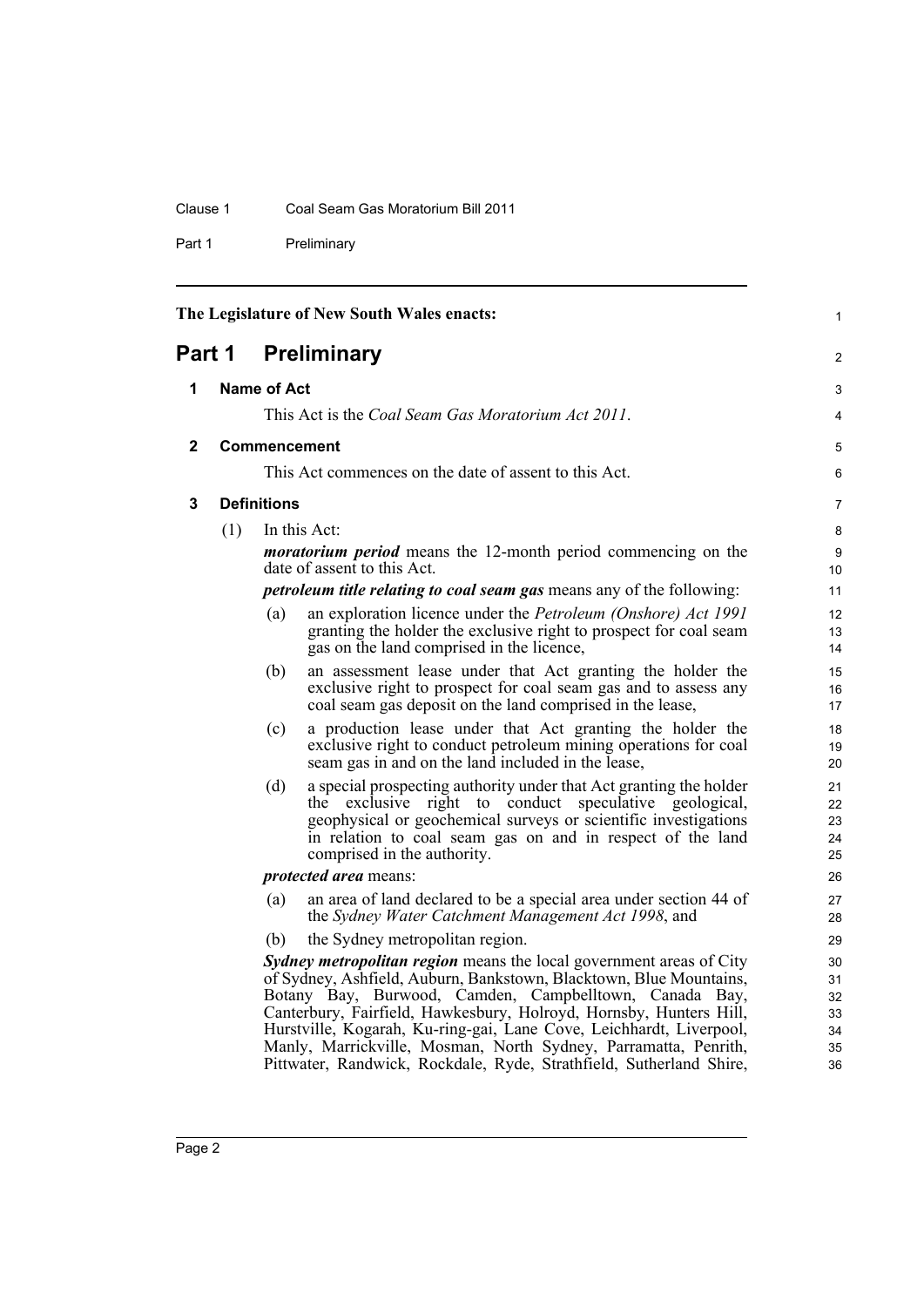Coal Seam Gas Moratorium Bill 2011 Clause 3

Preliminary **Preliminary Part 1** 

The Hills Shire, Warringah, Waverley, Willoughby, Wollondilly and Woollahra.

(2) Words and expressions used in this Act, that are defined in the *Petroleum (Onshore) Act 1991*, have the same meaning as in that Act.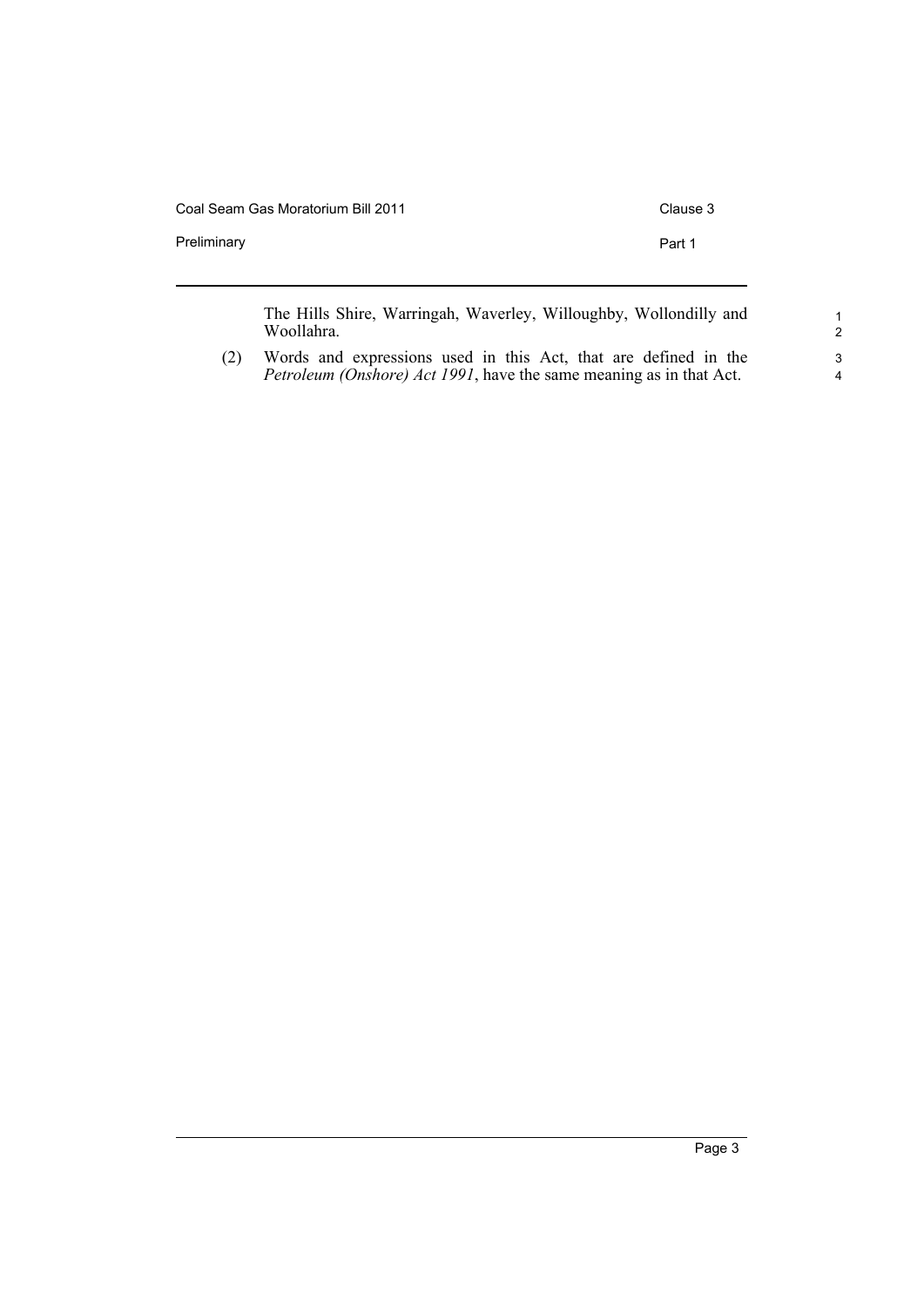#### Clause 4 Coal Seam Gas Moratorium Bill 2011

Part 2 Prohibition on petroleum prospecting and mining operations relating to coal seam gas in protected area

## <span id="page-9-0"></span>**Part 2 Prohibition on petroleum prospecting and mining operations relating to coal seam gas in protected area**

#### <span id="page-9-1"></span>**4 Permanent prohibition on petroleum prospecting and mining operations relating to coal seam gas in protected area**

- (1) A person must not conduct any petroleum prospecting or petroleum mining operations relating to coal seam gas in relation to land in the protected area. Maximum penalty: 200 penalty units or imprisonment for 2 years, or both.
- (2) This section applies whether or not the person holds any petroleum title relating to coal seam gas.

#### <span id="page-9-2"></span>**5 Cancellation of certain petroleum titles relating to coal seam gas in protected area**

#### On and from the commencement of this Act:

- (a) any petroleum title relating to coal seam gas that is in force solely in relation to land in the protected area is cancelled and ceases to have effect, and
- (b) any petroleum title relating to coal seam gas that is in force in relation to land that includes land in the protected area ceases to have effect in relation to that part of the land that is in the protected area.

#### <span id="page-9-3"></span>**6 Permanent prohibition on grant of petroleum titles relating to coal seam gas in protected area**

The Minister administering the *Petroleum (Onshore) Act 1991* must not grant any petroleum title relating to coal seam gas in relation to land in the protected area.

#### <span id="page-9-4"></span>**7 Permanent prohibition on renewal of certain petroleum titles relating to coal seam gas in protected area**

The Minister administering the *Petroleum (Onshore) Act 1991* must not renew any petroleum title relating to coal seam gas in relation to land in the protected area.

1 2 3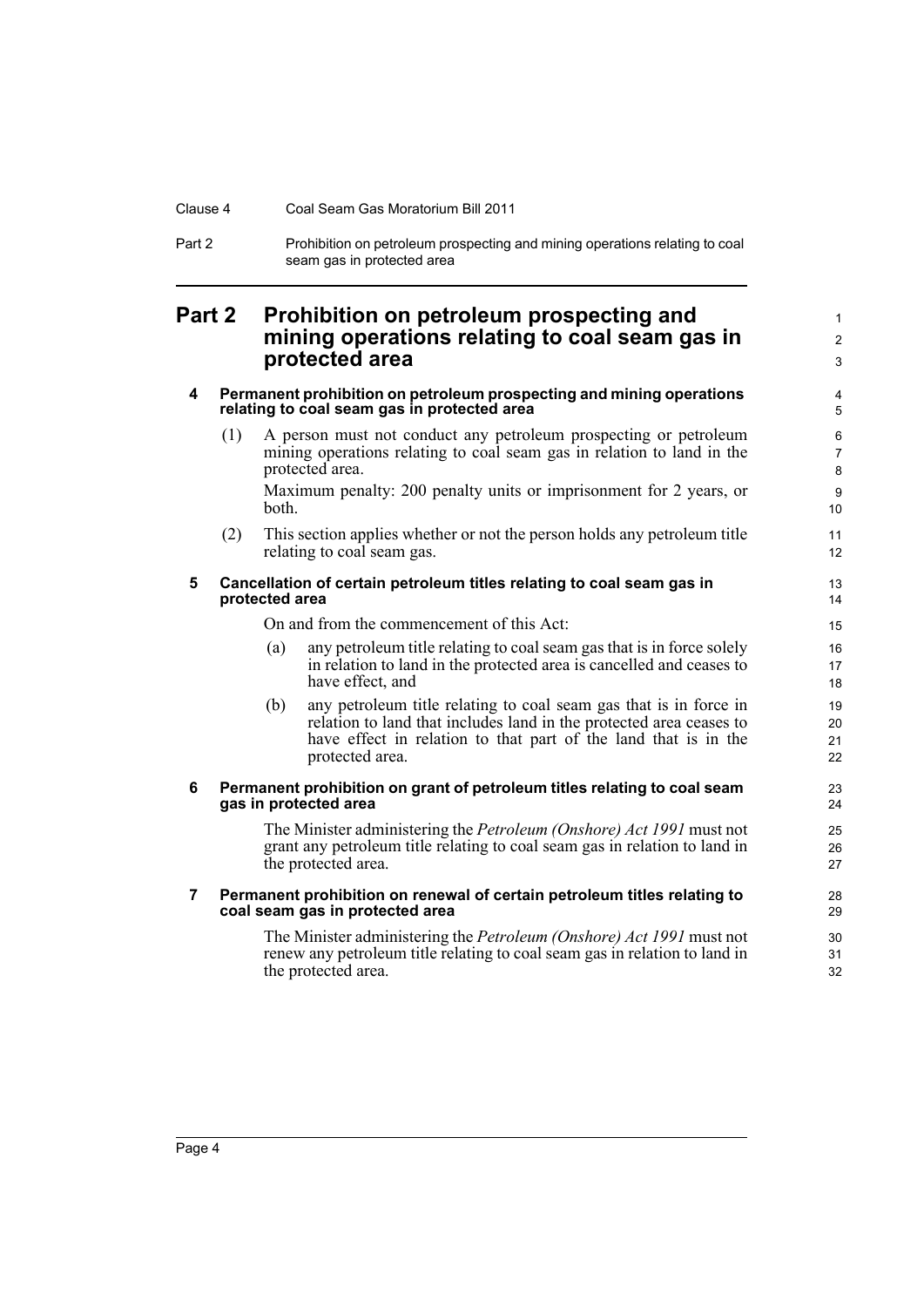1  $\mathfrak{p}$ 3

Moratorium on petroleum prospecting and mining operations relating to coal Part 3 seam gas outside protected area

### <span id="page-10-0"></span>**Part 3 Moratorium on petroleum prospecting and mining operations relating to coal seam gas outside protected area**

#### <span id="page-10-1"></span>**8 Moratorium on petroleum prospecting and mining operations relating to coal seam gas outside protected area**

- (1) A person must not, during the moratorium period, conduct any petroleum prospecting or petroleum mining operations relating to coal seam gas in relation to land outside the protected area. Maximum penalty: 200 penalty units or imprisonment for 2 years, or both.
- (2) This section applies whether or not the person holds any petroleum title relating to coal seam gas. However, it does not prohibit a person from conducting petroleum mining operations that are authorised by a production lease relating to coal seam gas in force immediately before the commencement of this Act.

#### <span id="page-10-2"></span>**9 Suspension of certain petroleum titles relating to coal seam gas outside protected area**

On and from the commencement of this Act:

- (a) any petroleum title (other than a production lease) relating to coal seam gas that is in force solely in relation to land that is outside the protected area is suspended until the end of the moratorium period, and
- (b) any petroleum title (other than a production lease) relating to coal seam gas that is in force in relation to land that is outside the protected area ceases to have effect until the end of the moratorium period in relation to that part of the land that is outside the protected area.

#### <span id="page-10-3"></span>**10 Moratorium on grant of certain petroleum titles relating to coal seam gas outside protected area**

The Minister administering the *Petroleum (Onshore) Act 1991* must not, during the moratorium period, grant or renew any petroleum title relating to coal seam gas in relation to land that is outside the protected area.